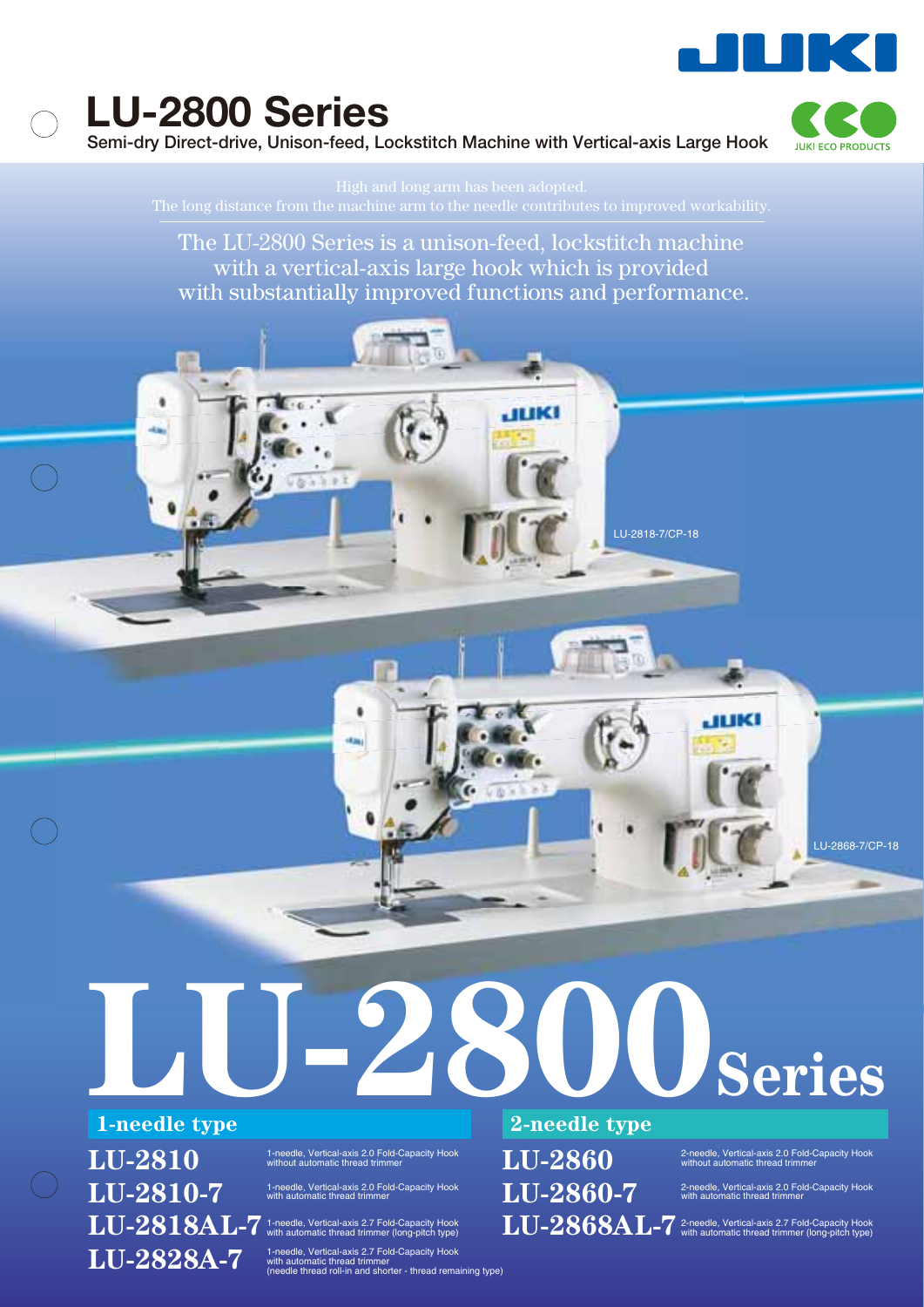

The sewing machine provided with a thread trimmer has adopted a high-torque direct-drive motor which is suitable for heavy-weight materials. As a result, the sewing machine is excellent at its responsiveness and ensures increased penetration into the material even when sewing multi-layered parts.

The direct-drive motor system has been adopted by all of the sewing machines with a thread trimmer. As a result, the sewing machine starts up swiftly and promises increased stop accuracy, thereby demonstrating improved responsiveness. In addition, the machine is no longer provided with a V-belt. This means that the adoption of the direct-drive motor is also effective in the elimination of belt shavings. Power is directly transmitted from the motor to the sewing machine, thereby contributing to reduced power consumption. (This sewing machine reduces power consumption by 37% as compared with the conventional models.) Adoption of a direct-driven main shaft and a revamping of mechanism design contribute to remarkably reduced noise. Noise has been reduced by 3.5dB as compared with the conventional model to produce this operator-friendly machine.

The hook which can be adjusted with screw amout of needle guard contact to needle. The needle guard can be easily adjusted. Therefore, it prevents stitch skipping and wear of hook edge.

is provided as standard with a 2-pitch dial. One unit of this sewing machine is able to sew different sewing lengths since the sewing length can be instantaneously changed over.

The oil dropped from the hook and its surrounding sections into the under-cover is filtered to remove dirt and dust and is then returned to the oil tank. This method saves the effort of oiling and reduces oil consumption.

The remaining oil quantity indicator is provided on the front face of the machine head. Lubrication can be carried out without tilting the machine head.

- 
- 



A presser bar height of 20 mm is achieved when using the automatic presser bar lifting lever. Thanks to this feature, the process of joining leather and heavy-weight sponges, which are usually used as materials for expensive sofas, can be carried out with ease.

#### **Higher lift of the presser bar**



Lubrication system is powerful and stable even low speed.

#### **New lubrication system**

Adjustment of the eccentricity of the feed driving cam has been enabled. As a result, the sewing machine is able to perform sewing with the feed that is best-suited to the material and thread used. It is no longer necessary to prepare other subclass model

sewing machines.

#### **Eccentricity of the feed driving**



# **New bobbin thread**





New bobbin thread spool device is no neccessity of rolling thread manually.



The sewing machine with a thread trimmer



2-pitch dial

2 fold-capacity hook 2.7 fold-capacity hook





## Dramatically advanced availability for material

# Functions for improving seam quality and workability.





Single or Double can be set easy through Multi-functional 6-string switch, regarding the machine with trimmer.(Available for more thick material)

In addition to the one-touch type reverse feed switch, a multi-functional 6-string switch is also provided. Changeover of the amount of the foot and the presser foot and changeover of the stitch length can be done simply with this one switch.



alternating vertical movement of the walking and the presser foot is 9 mm at the maximum. The sewing machine has adopted a feed mechanism which keens the ratio between the amount of the vertical movement of the walking foot and that of the presser foot constant even when the material is changed. The amount of the alternating vertical movement of the walking foot This amount can be set with ease by means of the large dial installed on the upper section of the sewing machine.

# Mechanisms have been designed taking maintainability and environmental friendliness into consideration.

## Thread tightness can be kept same, even the multi-level of material.

The RoHS Directive is an EU Directive limiting the use of 6 hazardous substances (lead, hexavalent chromium, mercury, cadmium, PBB and PBDE) in electrical and electronic equipment.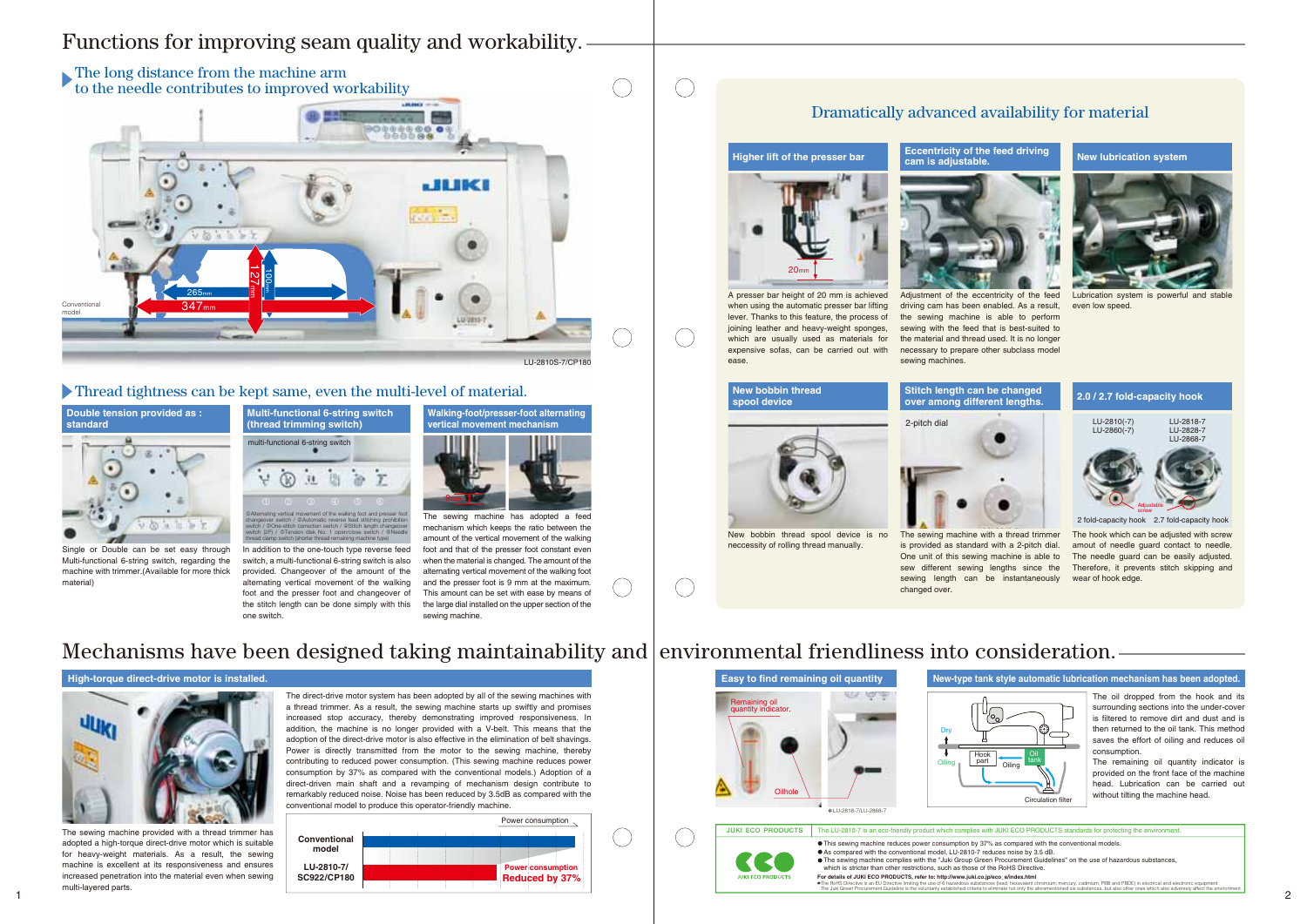

#### **Beautiful finished seams The shorter-thread trimming mechanism**

**(needle thread roll-in and shorter-thread remaining type)**

#### **Long-pitch 2.7 fold-capacity hook**



High and long arm has been adopted. Wide machine bed area contributes to improved workability. Direct-drive, unison-feed, Lockstitch machine with a vertical-axis large hook providing substantially improved functions and performance.

The shorter-thread remaining type LU-2828A-7 is a high-performance sewing machine. It leaves a shorter thread on the material at the beginning of sewing by means of the needle thread clamp device, as well as at the end of sewing by means of the thread trimmer which is provided with a shorter-thread remaining function. This means that manual thread nipping both at the beginning and at the end of sewing is no longer required, thereby helping reduce operator fatigue. Thanks to the adoption of a 2.7-fold hook, the frequency of bobbin thread changing is reduced and workability is improved.



# **LU-2810 Semi-dry Direct-drive, 1-needle, Unison-feed, Lockstitch Machine with Vertical-axis 2.0 Fold-Capacity Hook**

With the adoption of this vertical-axis 2.7 fold-capacity hook, the frequency of bobbin thread winding is reduced, promising sewing work of increased efficiency. The hook which can be adjusted with screw amout of needle guard contact to needle.



Long pitch sewing is suitable for decoration sewing of furniture etc.

High and long arm has been adopted. The machine is suited to the sewing of car seats, sofas and bags. It is a sewing machine provided with dramatically improved workability and functions which are required for sewing large products and extra heavy-weight materials.

**L-286 Semi-dry Direct-drive, 2-needle, Unison-feed, Lockstitch Machine with Vertical-axis 2.0 Fold-Capacity Hook with automatic thread trimmer**

This model is the most-desired sewing machine for sewing furniture such as sofas. It is best-suited to topstitching with a long stitch pitch. During the topstitching process, the longer distance from the machine arm to the bed, in particular, effectively demonstrates the machine's improved workability.

LU-2868AL-7



# $LU-2818-7$

LU-2828-7

 $\begin{pmatrix} 1 \\ 1 \end{pmatrix}$ 

LU-2810-7



This device pulls the needle thread into the wrong side of the material at the beginning of sewing, thereby ensuring more beautifully-finished seams.

#### **Needle thread clamping device**

The thread trimming mechanism has been completely renewed. The industry's shortest remaining thread length achieved by trimming the thread close to the fixed knife at the last stitch (condensed stitch). (The length of remaining needle thread is 5mm)

# Cutting-edge Lineup



# **LU-2818AL-7 Semi-dry Direct-drive, 1-needle, Unison-feed, Lockstitch**

**Machine with Vertical-axis 2.7 Fold-Capacity Hook with automatic thread trimmer (long-pitch type)**



**LU-2868AL-7 Semi-dry Direct-drive, 2-needle, Unison-feed, Lockstitch** 

**Machine with Vertical-axis 2.7 Fold-Capacity Hook with automatic thread trimmer (long-pitch type)**

## **LU-2860 Semi-dry Direct-drive, 2-needle, Unison-feed, Lockstitch Machine with Vertical-axis 2.0 Fold-Capacity Hook**

# **LU-2810-7 Semi-dry Direct-drive, 1-needle, Unison-feed, Lockstitch**

**Machine with Vertical-axis 2.0 Fold-Capacity Hook with automatic thread trimmer**

#### Long-pitch



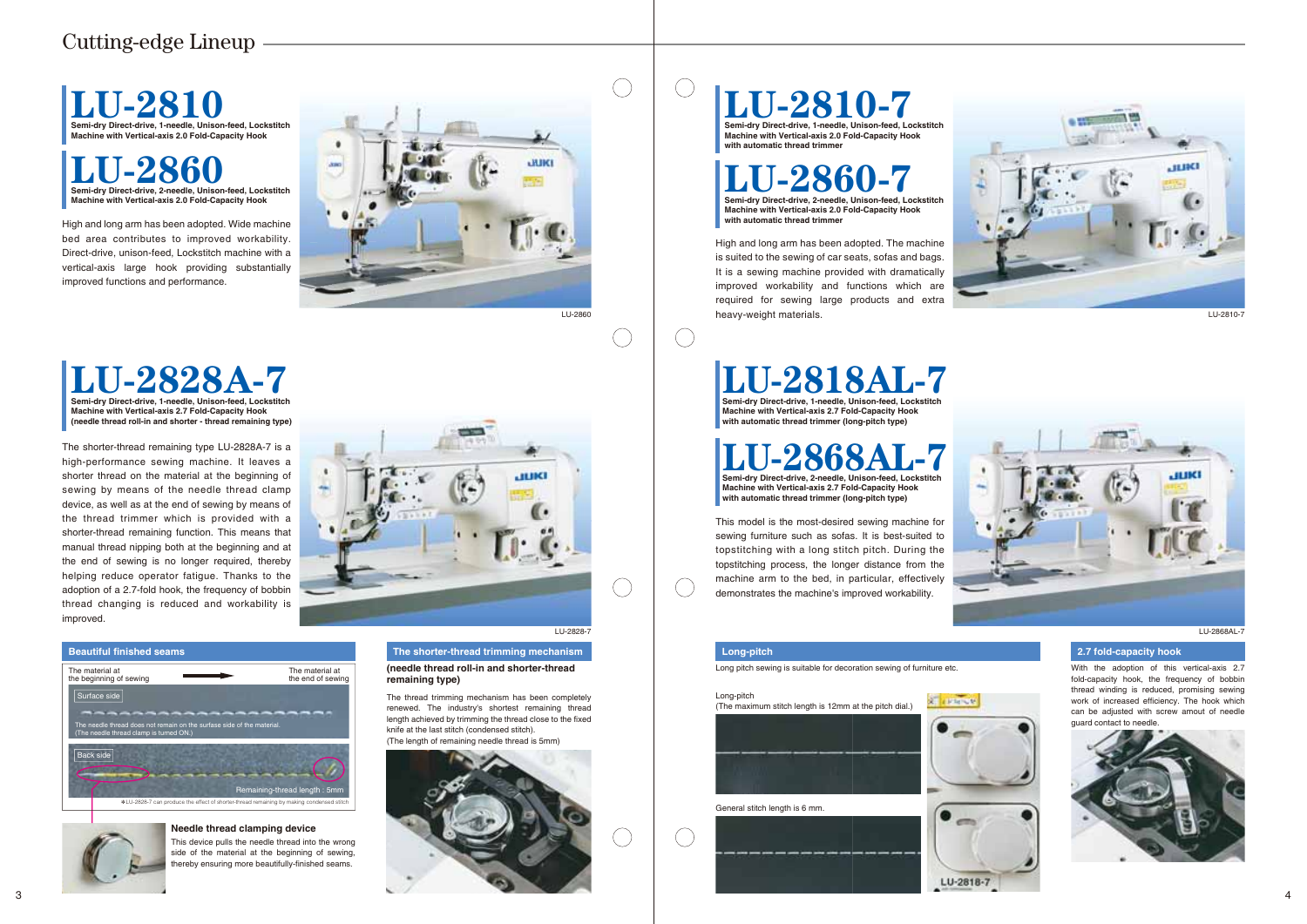**1-needle type (Standard gauge)**

 $(\quad)$ 

 $(\ )$ 

 $\bigcup$ 

 $\bigcirc$ 

 $\bigcirc$ 

 $\bigcirc$ 

 $\bigcirc$ 

## **List of gauges for the LU-2800S**

## **Optional walking foot for the LU-2810S**

## **List of gauges for the LU-2800A**

## **Optional walking foot for the LU-2800A**

#### **Optional feed dog for the LU-2810A**



#### **Side plate with a window for the LU-2810A**







| zontal feed  | <b>Slotted</b>      |              |  |  |  |  |
|--------------|---------------------|--------------|--|--|--|--|
| Presser foot | <b>Walking foot</b> | Presser foot |  |  |  |  |
|              |                     |              |  |  |  |  |
| MAQ093080A0  | B1470245000         | B15242450A0  |  |  |  |  |

| otted        | <b>Single-sided wider type</b> |              |  |  |  |  |
|--------------|--------------------------------|--------------|--|--|--|--|
| Presser foot | <b>Walking foot</b>            | Presser foot |  |  |  |  |
|              |                                |              |  |  |  |  |
| B1525241HA0  | 10325306                       | 10325157     |  |  |  |  |

|                   | -                   |               |  |                     |               |                     |              |  |
|-------------------|---------------------|---------------|--|---------------------|---------------|---------------------|--------------|--|
|                   |                     | <b>Piping</b> |  |                     | <b>Piping</b> | <b>Piping</b>       |              |  |
|                   | <b>Walking foot</b> | Presser foot  |  | <b>Walking foot</b> | Presser foot  | <b>Walking foot</b> | Presser foot |  |
| Size (mm)         |                     | 19            |  |                     |               | Ħ                   |              |  |
| 3.9mm(5/32)       |                     | B15302450AC   |  |                     |               | B147224500C         | B15272450AC  |  |
| $4.8$ mm $(3/16)$ |                     | B15302450AD   |  | B147924500D         | B15312450AD   | B147424500D         | B15272450AD  |  |
| 6.4mm $(1/4)$     | B1478245000         | B15302450AF   |  | B147924500F         | B15312450AF   | B147424500F         | B15272450AF  |  |
| 7.9mm (5/16)      |                     | B15302450AH   |  |                     | B15312450AH   | B147424500H         | B15272450AH  |  |
| 9.5mm(3/8)        |                     | B15302450AK   |  |                     |               | B147424500K         | B15272450AK  |  |

|                 | Throat plate | Feed dog | <b>Walking foot</b> | Presser foot |          | Slide plate of left Slide plate of right Front bed slide |          |  |
|-----------------|--------------|----------|---------------------|--------------|----------|----------------------------------------------------------|----------|--|
| Model           | <b>State</b> | ø        | لسنة السن           | scost        |          |                                                          |          |  |
| <b>LU-2810A</b> | 40112211     | 40133272 | 10711653            |              |          | 40112225                                                 |          |  |
| LU-2810A-7      | 40126350     |          |                     | 10712552     | 40112224 |                                                          | 40147918 |  |
| LU-2818A-7      | 40147949     | 40125925 | 10712354            |              |          | 40147944                                                 |          |  |

|                 | <b>Piping</b>       |              | <b>Piping</b>                                                 |              |  |  |
|-----------------|---------------------|--------------|---------------------------------------------------------------|--------------|--|--|
|                 | <b>Walking foot</b> | Presser foot | <b>Walking foot</b>                                           | Presser foot |  |  |
| Size (mm)       |                     |              |                                                               |              |  |  |
| 3 <sub>mm</sub> | 10745354            | 10747350     | 10746352                                                      | 10747350     |  |  |
| 4 <sub>mm</sub> | 10745453            | 10747459     | 10746451                                                      | 10747459     |  |  |
| 5 <sub>mm</sub> | 10745552            | 10747558     | 10746550                                                      | 10747558     |  |  |
| 6mm             | 10745651            | 10747657     | 10746659                                                      | 10747657     |  |  |
|                 | *For general piping |              | * The needle position with respect to the pipe is adjustable. |              |  |  |

|                     | <b>Right single-sided presser</b><br>for sewing material edges |                     | Left single-sided presser<br>for sewing material edges | Wider type with<br>increases efficiency of feed |              |  |  |
|---------------------|----------------------------------------------------------------|---------------------|--------------------------------------------------------|-------------------------------------------------|--------------|--|--|
| <b>Walking foot</b> | Presser foot                                                   | <b>Walking foot</b> | Presser foot                                           | <b>Walking foot</b>                             | Presser foot |  |  |
|                     |                                                                |                     |                                                        |                                                 |              |  |  |
| 10711851            | 10712859                                                       | 10711950            | 10712958                                               | 10712057                                        | 10713055     |  |  |



|                 | Throat plate | Feed dog | <b>Walking foot</b> | Presser foot | Slide plate of left | Slide plate of right |
|-----------------|--------------|----------|---------------------|--------------|---------------------|----------------------|
| Model           |              |          |                     |              |                     |                      |
| <b>LU-2810S</b> | 40112212     | 40133270 | 21350152            | B14700530A0  | 40112224            | 40112225             |
| LU-2810S-7      | 40126349     |          |                     |              |                     |                      |

| For multi-layered sections | Dual-purpose type for both multi-layered<br>sections and flat sections of material |                     | For multi-layered sections with a smoother feed of<br>both multi-layered and flat sections of material | For heavy-weight sponges<br>Suitable for highly resilient materials |              |  |  |
|----------------------------|------------------------------------------------------------------------------------|---------------------|--------------------------------------------------------------------------------------------------------|---------------------------------------------------------------------|--------------|--|--|
| <b>Walking foot</b>        | Presser foot                                                                       | <b>Walking foot</b> | Presser foot                                                                                           | <b>Walking foot</b>                                                 | Presser foot |  |  |
|                            |                                                                                    |                     |                                                                                                        |                                                                     |              |  |  |
| 10711653 (Standard)        | 10758456                                                                           | 10711653 (Standard) | 10712651                                                                                               | 10711752                                                            | 10712750     |  |  |

|                     | <b>Toothed</b> |                     | <b>Toothed</b> |                     | <b>Toothed</b> |  |  |
|---------------------|----------------|---------------------|----------------|---------------------|----------------|--|--|
| <b>Walking foot</b> | Presser foot   | <b>Walking foot</b> | Presser foot   | <b>Walking foot</b> | Presser foot   |  |  |
|                     |                |                     |                |                     |                |  |  |
| 10338309            | B1525563SA0    | B147624500A         | B15292450AA    | B1470562B00         | B1525562BA0    |  |  |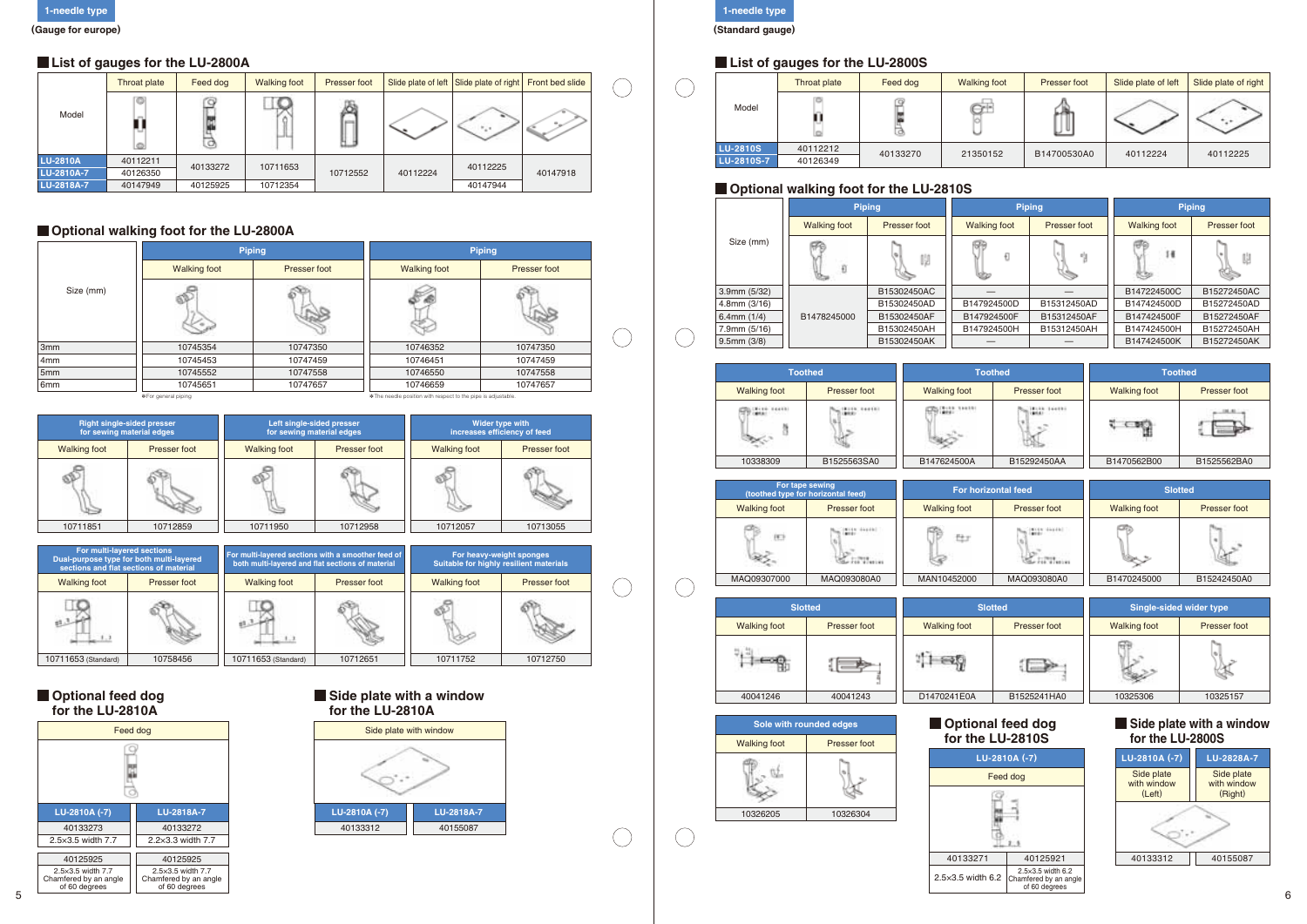|                   |                      |                                      |                 | <b>Throat plate</b> |             | Feed dog | Needle clamp<br>Asm. | Feed foot<br>Asm. | Presser foot<br>Asm. | Slide plate |  |                                                      |                                    |                                             | <b>Throat plate</b>                       | Feed dog | Needle clamp<br>Asm. | <b>Feed foot</b><br>Asm.         | Presser foot<br>Asm.                  | Slide plat       |   |    |
|-------------------|----------------------|--------------------------------------|-----------------|---------------------|-------------|----------|----------------------|-------------------|----------------------|-------------|--|------------------------------------------------------|------------------------------------|---------------------------------------------|-------------------------------------------|----------|----------------------|----------------------------------|---------------------------------------|------------------|---|----|
|                   | Gauge set            |                                      |                 |                     |             |          | ⊨÷,                  |                   |                      | $\sim$      |  | Gauge set                                            |                                    |                                             |                                           |          |                      |                                  |                                       | يرهى             | N | -1 |
|                   | Code Gauge set No.   | <b>Size</b>                          | <b>LU-2860A</b> | LU-2860A-7          | LU-2868AL-7 | Part No. | Part No.             | Part No.          | Part No.             | Part No.    |  | $\texttt{Code}$ Gauge set No. $\blacksquare$         | Size (inch/mm                      | <b>LU-2860S</b>                             | LU-2860S-7                                | Part No. | Part No.             | Part No.                         | Part No.                              | Part No.         |   |    |
|                   | 40150760<br>40150775 | 3 <sub>mm</sub><br>3 <sub>mm</sub>   | 40144316        | 40144330            |             | 40144344 | 40144367             | 40061164          | 40144390             |             |  | $\mathsf{C}$<br>40150790<br>$\mathsf{C}$<br>40150802 | 1/8 / 3.2<br>1/8 / 3.2             | 40144430                                    | 40144441                                  | 40144451 | 21371554             | 21370150                         | 21370853                              |                  |   |    |
|                   | 40150761             | 4 <sub>mm</sub>                      | 40144317        |                     |             | 40144352 | 40144369             | 40061806          | 10781557             | 40112225    |  | D.<br>40150791                                       | 3/16 / 4.8                         | 40127004                                    |                                           | 40126146 | 21368154             | 21367156                         | 21367651                              | 4011222          |   |    |
| A<br>B            | 40150776<br>40150762 | 4mm<br>6mm                           | 40126976        | 40144331            |             |          |                      |                   |                      |             |  | 40150803<br>D<br>F<br>40150792                       | 3/16 / 4.8<br>1/4 / 6.4            | 40127005                                    | 40127023                                  | 40126147 | 21368253             | 21367255                         | 21367750                              |                  |   |    |
| B                 | 40150777<br>40155973 | 6mm<br>6 <sub>mm</sub>               |                 | 40126986            | 40147951    | 40126142 | 40038778             | 40135589          | 10781656             |             |  | 40150804<br>40150793                                 | 1/4/6.4<br>5/16 / 7.9              | 40127006                                    | 40127024                                  |          |                      |                                  |                                       |                  |   |    |
| C                 | 40150763             | 8mm                                  | 40126977        |                     |             |          |                      |                   |                      |             |  | 40150805                                             | 5/16 / 7.9                         |                                             | 40127025                                  | 40126148 | 21368352             | 21367354                         | 21367859                              | 4012705          |   |    |
| $\mathsf{C}$<br>C | 40150778<br>40155974 | 8mm<br>8mm                           |                 | 40126987            | 40147952    | 40126143 | 40038776             | 40135590          | 10781755             | 40127056    |  | 40150794<br>K<br>40150806                            | 3/8 / 9.5<br>3/8 / 9.5             | 40127007                                    | 40127026                                  | 40126149 | 21368451             | 21367453                         | 21367958                              |                  |   |    |
| D<br>D            | 40150764<br>40150779 | 10mm<br>10 <sub>mm</sub>             | 40126978        | 40126988            |             | 40126144 | 40038774             | 40038898          | 10781854             |             |  | 40150795<br>40150807                                 | 1/2 / 12.7<br>1/2 / 12.7           | 40144432                                    | 40144443                                  | 40144452 | 21368550             | 21367552                         | 21368055                              |                  |   |    |
| D                 | 40155975<br>40150765 | 10mm<br>12mm                         | 40126979        |                     | 40147953    |          |                      |                   |                      |             |  | 40150796<br>40150808                                 | 5/8 / 15.9<br>5/8 / 15.9           | 40144433                                    | 40144444                                  | 40144453 | 21371653             | 21370259                         | 21370952                              | 4014441          |   |    |
| E                 | 40150780             | 12mm                                 |                 | 40126989            |             | 40126145 | 40038772             | 40095748          | 10781953             |             |  | 40150797                                             | 3/4 / 19.1                         | 40144434                                    |                                           | 40144454 | 21371752             | 21370358                         | 21371059                              |                  |   |    |
| E                 | 40155976<br>40150766 | 12mm<br>14mm                         | 40144319        |                     | 40147954    |          |                      |                   |                      |             |  | 40150809<br>40150798                                 | 3/4 / 19.1<br>7/8 / 22.2           | 40144435                                    | 40144445                                  |          |                      |                                  |                                       | 4014441          |   |    |
|                   | 40150781<br>40150767 | 14mm<br>16mm                         | 40144320        | 40144333            |             | 40144354 | 40144371             | 40144407          | 10782050             |             |  | 40150810<br>40150799                                 | 7/8 / 22.2<br>1/25.4               | 40144436                                    | 40144446                                  | 40144455 | 21371851             | 21370457                         | 21371158                              |                  |   |    |
|                   | 40150782             | 16mm                                 |                 | 40144334            |             | 40144355 | 40144373             | 40144408          | 10782159             | 40144416    |  | 40150811                                             | 1/25.4                             |                                             | 40144447                                  | 40144456 | 21371950             | 21370556                         | 21371257                              |                  |   |    |
|                   | 40150768<br>40150783 | 18 <sub>mm</sub><br>18 <sub>mm</sub> | 40144321        | 40144335            |             | 40144356 | 40144375             | 40144409          | 10782258             |             |  | 40150800<br>40150812                                 | $1-1/8/28.6$<br>$1-1/8 / 28.6$     | 40144438                                    | 40144449                                  | 40144458 | 21372057             | 21370655                         | 21371356                              | 4014441          |   |    |
|                   | 40150769<br>40150784 | 20mm<br>20mm                         | 40144322        | 40144336            |             | 40144357 | 40144377             | 40144410          | 10782357             |             |  | 40150801<br>40150813                                 | $1-1/4 / 31.8$<br>$1-1/4 / 31.8$   | 40144439                                    | 40144450                                  | 40144459 | 21372156             | 21370754                         | 21371455                              |                  |   |    |
|                   | 40150770<br>40150785 | 22mm<br>22mm                         | 40144323        | 40144337            |             | 40144358 | 40144379             | 40144411          | 10782456             |             |  | * The bed slide is not included in the gauge set     |                                    |                                             |                                           |          |                      |                                  |                                       |                  |   |    |
|                   | 40150771             | 24mm                                 | 40144324        |                     |             | 40144359 | 40144381             | 40144412          | 10782555             | 40144417    |  |                                                      |                                    |                                             |                                           |          |                      |                                  |                                       |                  |   |    |
|                   | 40150786<br>40150772 | 24mm<br>25mm                         | 40144325        | 40144338            |             | 40144360 | 40144383             | 40144413          | 40144391             |             |  | Optional walking foot                                |                                    |                                             |                                           |          |                      |                                  | <b>Presser foot with center guide</b> |                  |   |    |
|                   | 40150787<br>40150773 | 25mm<br>30mm                         | 40144327        | 40144339            |             |          |                      |                   |                      |             |  | for the LU-2860S                                     |                                    |                                             |                                           |          |                      | for the LU-2800S                 |                                       |                  |   |    |
|                   | 40150788             | 30 <sub>mm</sub>                     |                 | 40144341            |             | 40144362 | 40144385             | 40144414          | 10782654             | 40144418    |  |                                                      | <b>Walking foot</b><br>with groove | <b>Walking foot</b><br>djustable walkingfoo | <b>Walking foot</b><br>ustable walkingfoc |          |                      | <b>Walking foot Presser foot</b> | <b>Walking foot</b><br>with slit      | <b>Presser f</b> |   |    |
|                   | 40150774<br>40150789 | 36mm<br>36mm                         | 40144328        | 40144342            |             | 40144363 | 40144387             | 40144419          | 10782753             |             |  | Alhaall                                              | ÆÞ.                                | FO.                                         | with toothed<br>æ.                        |          | æ.<br><b>Alhaal</b>  |                                  | en.                                   |                  |   |    |
|                   |                      |                                      |                 |                     |             |          |                      |                   |                      |             |  |                                                      |                                    |                                             |                                           |          |                      |                                  |                                       |                  |   |    |

\* The [bed slide] is not included in the gauge set. (For the 6 to 12 mm gauges, the bed slide which is provided as standard at the time of shipment is applicable.)<br>\* The finger guard is a component included in the presser

#### **List of gauges for the LU-2860S** Throat plate **F**eed of the Clamp Refer  $(\quad)$ 家 1/8 / 3.2 40150790 C 1/8 / 3.2 40150802 C 3/16 / 4.8 40150791 D D 3/16 / 4.8 F 1/4 / 6.4  $\Delta($ F 1/4 / 6.4 H 5/16 / 7.9 H 5/16 / 7.9 3/8 / 9.5 K K 3/8 / 9.5 1/2 / 12.7  $\mathbf{L}$  1/2 / 12.7  $\perp$  5/8 / 15.9 5/8 / 15.9 3/4 / 19.1  $4($  3/4 / 19.1 7/8 / 22.2 7/8 / 22.2 1 / 25.4 1 / 25.4 1-1/8 / 28.6 1-1/8 / 28.6 1-1/4 / 31.8 1-1/4 / 31.8

#### **Presser foot with center guide for the LU-2800S**

#### **Presser foot with center guide for the LU-2800A**

| Feed dog | Needle clamp<br>Asm. | <b>Feed foot</b><br>Asm. | Presser foot<br>Asm. | Slide plate |
|----------|----------------------|--------------------------|----------------------|-------------|
|          |                      |                          |                      |             |
| Part No. | Part No.             | Part No.                 | Part No.             | Part No.    |
| 40144451 | 21371554             | 21370150                 | 21370853             | 40112225    |
| 40126146 | 21368154             | 21367156                 | 21367651             |             |
| 40126147 | 21368253             | 21367255                 | 21367750             |             |
| 40126148 | 21368352             | 21367354                 | 21367859             | 40127056    |
| 40126149 | 21368451             | 21367453                 | 21367958             |             |
| 40144452 | 21368550             | 21367552                 | 21368055             | 40144416    |
| 40144453 | 21371653             | 21370259                 | 21370952             |             |
| 40144454 | 21371752             | 21370358                 | 21371059             |             |
| 40144455 | 21371851             | 21370457                 | 21371158             | 40144417    |
| 40144456 | 21371950             | 21370556                 | 21371257             |             |
| 40144458 | 21372057             | 21370655                 | 21371356             | 40144418    |
| 40144459 | 21372156             | 21370754                 | 21371455             |             |



## **List of gauges for the LU-2860A**

**2-needle type (Standard gauge)**

#### **Optional walking foot for the LU-2800A**

#### **Optional walking foot for the LU-2860S**



#### **Side plate with a window for the LU-2800A**

| <b>Walking foot</b><br>stable walkingfoot | <b>Walking foot</b><br>adjustable walkingfoot<br>with toothed |                                  | <b>Walking foot</b> | <b>Presser foot</b> | <b>Walking foot</b><br>with slit | <b>Presser foot</b> |
|-------------------------------------------|---------------------------------------------------------------|----------------------------------|---------------------|---------------------|----------------------------------|---------------------|
|                                           |                                                               | <b>Needle</b><br>gauge<br>(inch) |                     |                     |                                  |                     |
| 21373451                                  |                                                               | 5/16                             | 21372552            | 21374657            | 21373758                         | 21374657            |
| 21373550                                  | B1470521DA0                                                   | 3/8                              | 21372651            | 21374756            | 21373857                         | 21374756            |
| 21373659                                  | B1470521FA0                                                   | 1/2                              |                     | 21374855            | 21373856                         | 21374855            |

**EXAMPLE 2018 THE VEHICLE AND THE VEHICLE SET FOOT AS A SET FOOT AS A SET FOOT AS A SET.** 

|                                  | <b>Walking foot</b><br>with groove | <b>Walking foot</b><br>adjustable walkingfoot | <b>Walking foot</b><br>adjustable walkingfoot<br>with toothed |  |  |
|----------------------------------|------------------------------------|-----------------------------------------------|---------------------------------------------------------------|--|--|
| <b>Needle</b><br>gauge<br>(inch) |                                    |                                               |                                                               |  |  |
| 1/8                              | 21372255                           | 21373451                                      |                                                               |  |  |
| 3/16                             | 21372354                           | 21373550                                      | B1470521DA0                                                   |  |  |
| 1/4                              | 21372453                           | 21373659                                      | B1470521FA0                                                   |  |  |
| 5/16                             | 21372552                           | 21373758                                      | B1470521HA0                                                   |  |  |
| 3/8                              | 21372651                           | 21373857                                      | B1470521KA0                                                   |  |  |
| 1/2                              | 21372750                           | 21373956                                      | B1470521LA0                                                   |  |  |
| 5/8                              | 21372859                           | 21374053                                      | B1470521MA0                                                   |  |  |
| 3/4                              | 21372958                           | 21374152                                      | B1470521NA0                                                   |  |  |
| 7/8                              | 21373055                           | 21374251                                      | B1470521PA0                                                   |  |  |
| 1                                | 21373154                           | 21374350                                      | B1470521QA0                                                   |  |  |
| $1 - 1/8$                        | 21373253                           | 21374459                                      |                                                               |  |  |
| $1 - 1/4$                        | 21373352                           | 21374558                                      | B1470521SA0                                                   |  |  |





The needle hole in the sole of the walking foot has a slit (1 mm in width and 0.5 mm in depth) on the opposite side of the operator. ✽ ✽Please use the "presser foot asm." of "List of gauges for the LU-2860A". ✽Please use the "presser foot asm." of "List of gauges for the LU-2860S".

#### ✽2 Diameter of the needle entry hole in the walking foot: 3mm

| <b>Walking foot with groove</b> |  |  |
|---------------------------------|--|--|
|                                 |  |  |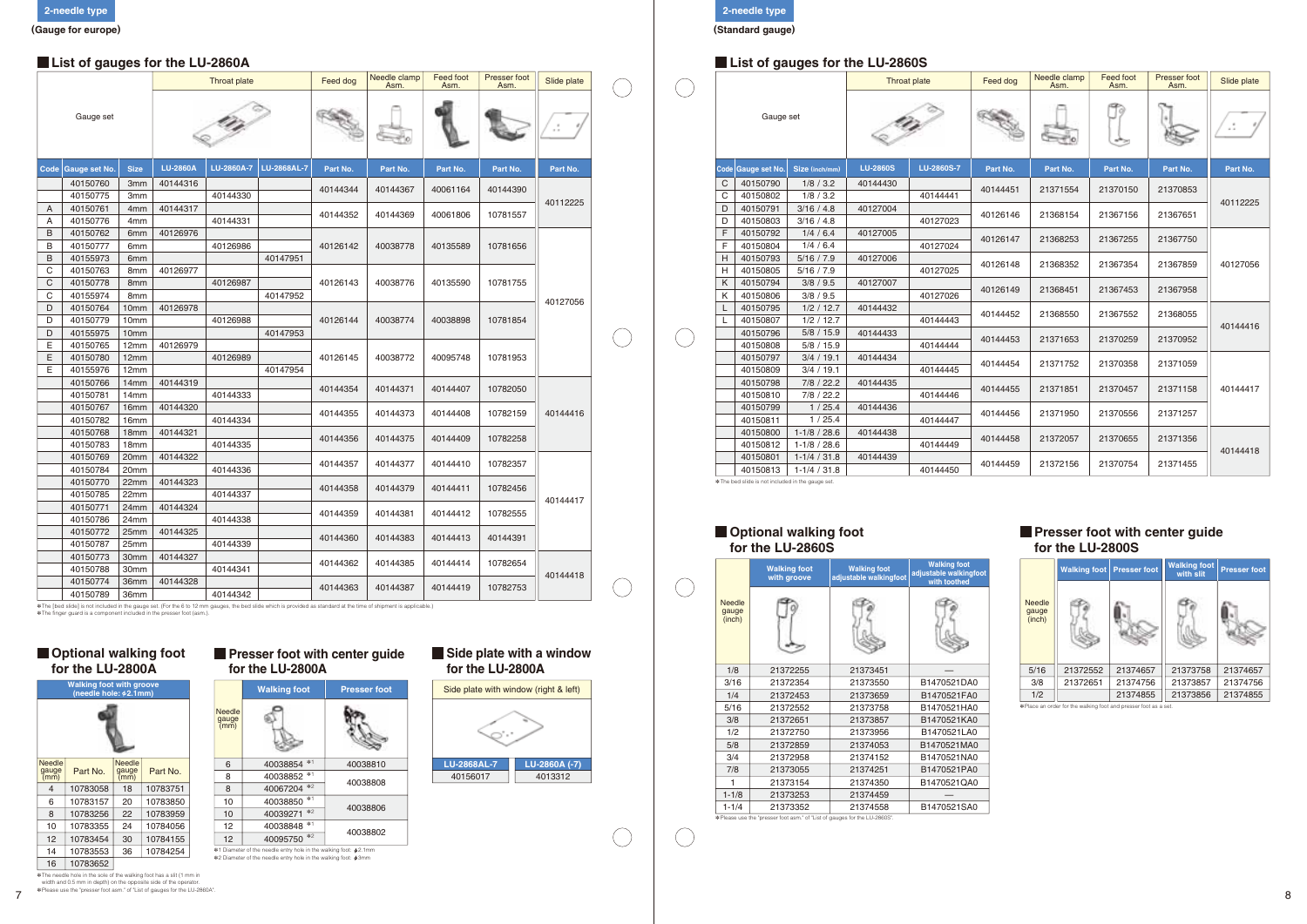| <b>Description</b>          | Parts No.      |
|-----------------------------|----------------|
| Suspended ruler (asm.) H152 | MAH-152010A0   |
| <b>Screw</b>                | SM6061402TP ×2 |

### **SPECIFICATIONS**

Suspended ruler H152

| <b>Model name</b>                                           | <b>LU-2810</b>                                                                                                       | <b>LU-2860</b>             | LU-2810-7                                                                                               | LU-2860-7                                                                                                                                            |  |                                                                                 | $\mathbf{s}$<br>S<br>S<br>Standard gauge<br>Standard gauge<br>Provided                                                                                                                                                                                                                                                                                                 |  |  |  |  |
|-------------------------------------------------------------|----------------------------------------------------------------------------------------------------------------------|----------------------------|---------------------------------------------------------------------------------------------------------|------------------------------------------------------------------------------------------------------------------------------------------------------|--|---------------------------------------------------------------------------------|------------------------------------------------------------------------------------------------------------------------------------------------------------------------------------------------------------------------------------------------------------------------------------------------------------------------------------------------------------------------|--|--|--|--|
| <b>Type</b>                                                 | 1-needle                                                                                                             | 2-needle                   | 1-needle with                                                                                           | 2-needle with                                                                                                                                        |  |                                                                                 | $\mathbf{A}$<br>$\mathsf{A}$<br>Gauge for europe<br>Gauge for europe                                                                                                                                                                                                                                                                                                   |  |  |  |  |
| Max. sewing speed                                           | automatic thread trimmer<br>automatic thread trimmer<br>2,700sti/min<br>2,700sti/min<br>3,000sti/min<br>3,000sti/min |                            |                                                                                                         |                                                                                                                                                      |  |                                                                                 |                                                                                                                                                                                                                                                                                                                                                                        |  |  |  |  |
| Max. stitch length                                          | 9 <sub>mm</sub>                                                                                                      |                            |                                                                                                         |                                                                                                                                                      |  |                                                                                 | $LUI2810$ S<br>$LU2860$ $\Box$ S                                                                                                                                                                                                                                                                                                                                       |  |  |  |  |
| Stitch length dial                                          | 2 pitch dial<br>1 pitch dial                                                                                         |                            |                                                                                                         |                                                                                                                                                      |  |                                                                                 |                                                                                                                                                                                                                                                                                                                                                                        |  |  |  |  |
| Presser foot                                                | Auto: 20mm, By hand: 10mm                                                                                            |                            |                                                                                                         |                                                                                                                                                      |  |                                                                                 |                                                                                                                                                                                                                                                                                                                                                                        |  |  |  |  |
| <b>Auto lifter</b>                                          | Option<br>Provide as standard                                                                                        |                            |                                                                                                         |                                                                                                                                                      |  |                                                                                 | * In case of "A" type in Gauge type,<br>* In case of "S" type in Gauge type,<br>Alternating vertical dial Code                                                                                                                                                                                                                                                         |  |  |  |  |
| <b>Alternating vertical</b><br>movement                     | $1 - 9$ mm                                                                                                           |                            |                                                                                                         |                                                                                                                                                      |  |                                                                                 | please choose from below<br>please choose from below.<br>S<br>Provided<br>Needle Gauge Code Needle Gauge Code<br>Needle Gauge Code Needle Gauge Code                                                                                                                                                                                                                   |  |  |  |  |
| <b>Alternating vertical</b><br>movement adjusting<br>method | Large dial                                                                                                           |                            |                                                                                                         |                                                                                                                                                      |  |                                                                                 | $\mathbf{c}$<br>D<br>3.2 <sub>mm</sub><br>7.9mm<br>H.<br>$\mathsf{A}$   10mm<br>4mm<br>$\mathsf{E}$<br>D<br>$\mathsf{K}$<br>B<br>9.5mm<br>6mm<br>12mm<br>4.8mm<br>$F$ 12.7mm<br>8mm<br>$\mathbf{C}$<br>6.4mm<br>L                                                                                                                                                      |  |  |  |  |
| DL device                                                   |                                                                                                                      |                            |                                                                                                         | Provide as standard                                                                                                                                  |  |                                                                                 |                                                                                                                                                                                                                                                                                                                                                                        |  |  |  |  |
| Needle thread tension                                       |                                                                                                                      | Double-tension             |                                                                                                         | Single/Double-tension                                                                                                                                |  |                                                                                 | with automatic thread trimmer                                                                                                                                                                                                                                                                                                                                          |  |  |  |  |
| <b>Hook</b>                                                 |                                                                                                                      |                            | Vertical axis 2 fold-capacity hook                                                                      |                                                                                                                                                      |  |                                                                                 |                                                                                                                                                                                                                                                                                                                                                                        |  |  |  |  |
| Bottom-feed<br>micro-adjustment<br>mechanism                | Provided as standard                                                                                                 |                            |                                                                                                         |                                                                                                                                                      |  |                                                                                 | <b>Machine head</b><br>[1-needle type]                                                                                                                                                                                                                                                                                                                                 |  |  |  |  |
| <b>Needle</b>                                               |                                                                                                                      |                            | 135×17 Nm160 (Nm125~Nm180)                                                                              |                                                                                                                                                      |  |                                                                                 | Code<br>Code<br>Wiper and one-touch type reverse feed<br>Head type<br>Gauge type                                                                                                                                                                                                                                                                                       |  |  |  |  |
| <b>Thread</b>                                               |                                                                                                                      |                            | #30~#5, B46~B138, Nm=60/3~20/3                                                                          |                                                                                                                                                      |  |                                                                                 | $\mathbf s$<br>10 <sub>1</sub><br>One-touch type reverse feed Code<br>Standard type<br>Standard gauge<br>Wiper                                                                                                                                                                                                                                                         |  |  |  |  |
| Lubrication                                                 |                                                                                                                      |                            | Semi-dry head automatic (Tank system)                                                                   |                                                                                                                                                      |  |                                                                                 | 18<br>$\overline{A}$<br>0B<br>2.7 fold-capacity hook and long-pitch type<br>Not provided   Provided<br>Gauge for europe<br><b>AL</b>                                                                                                                                                                                                                                   |  |  |  |  |
| One-touch type                                              |                                                                                                                      |                            |                                                                                                         |                                                                                                                                                      |  |                                                                                 | 2.7 fold-capacity hook, needle thread roll-in and<br>28<br>shorter - thread remainning type<br>*LU-2818 can be select only "AL"                                                                                                                                                                                                                                        |  |  |  |  |
| reverse feed switch                                         |                                                                                                                      |                            |                                                                                                         | Provide as standard                                                                                                                                  |  |                                                                                 | *LU-2828 can be select only "A".                                                                                                                                                                                                                                                                                                                                       |  |  |  |  |
| Hand switch                                                 | $\overline{\phantom{0}}$                                                                                             |                            |                                                                                                         | Multi-functional 6-string switch                                                                                                                     |  |                                                                                 |                                                                                                                                                                                                                                                                                                                                                                        |  |  |  |  |
| Safety mechanism                                            | Provided as standard (reset with the push of a button)                                                               |                            |                                                                                                         |                                                                                                                                                      |  |                                                                                 | $LU28$ $\Box$ $\Box$ 70BBS                                                                                                                                                                                                                                                                                                                                             |  |  |  |  |
| Power requirement /<br>Power consumption                    | Single-phase 100~120V / 200~240V,<br>3-phase 200~240V / 180VA                                                        |                            |                                                                                                         |                                                                                                                                                      |  |                                                                                 |                                                                                                                                                                                                                                                                                                                                                                        |  |  |  |  |
|                                                             |                                                                                                                      |                            |                                                                                                         | (with automatic thread trimmer)                                                                                                                      |  |                                                                                 |                                                                                                                                                                                                                                                                                                                                                                        |  |  |  |  |
| <b>Machine head weight</b>                                  | 56kg                                                                                                                 |                            | 61kg                                                                                                    | 66kg                                                                                                                                                 |  |                                                                                 | Code<br> Code <br>Alternating vertical dial Code<br><b>Control Box</b><br>Automatic foot lifter                                                                                                                                                                                                                                                                        |  |  |  |  |
| * "sti/min" stands for "Stitches per Minute."               |                                                                                                                      |                            |                                                                                                         |                                                                                                                                                      |  |                                                                                 | $\overline{7}$<br>SC-922<br>Provided (pedal-driven)<br>B<br>Provided<br>S                                                                                                                                                                                                                                                                                              |  |  |  |  |
| <b>Model name</b>                                           | <b>LU-2818AL-7</b>                                                                                                   |                            | LU-2868AL-7                                                                                             | LU-2828A-7                                                                                                                                           |  |                                                                                 |                                                                                                                                                                                                                                                                                                                                                                        |  |  |  |  |
| <b>Type</b>                                                 | 1-needle,<br>Vertical-axis 2.7 Fold-Capacity Hook<br>with automatic thread trimmer<br>(long-pitch type)              |                            | 2-needle,<br>Vertical-axis 2.7 Fold-Capacity Hook<br>with automatic thread trimmer<br>(long-pitch type) | 1-needle,<br>Vertical-axis 2.7 Fold-Capacity Hook<br>with automatic thread trimmer<br>(needle thread roll-in and<br>shorter - thread remaining type) |  |                                                                                 | [2-needle type]<br>Code<br>Code<br>Code<br>Code<br>Automatic foot lifter<br><b>Control Box</b><br>Gauge type<br>Head type<br>60<br>S<br>SC-922<br>7 <sup>1</sup><br>Provided (pedal-driven)<br>Standard type<br>Standard gauge<br>$\overline{B}$<br>$\mathbf{A}$<br>2.7 fold-capacity hook and                                                                         |  |  |  |  |
| Max. sewing speed                                           | 3,000sti/min                                                                                                         |                            | 2,700sti/min                                                                                            | 3,000sti/min                                                                                                                                         |  |                                                                                 | 68<br>Gauge for europe<br>long-pitch type<br><b>AL</b>                                                                                                                                                                                                                                                                                                                 |  |  |  |  |
| Max. stitch length                                          |                                                                                                                      | 12mm                       |                                                                                                         | 9 <sub>mm</sub>                                                                                                                                      |  |                                                                                 | *LU-2868 can be select only "AL"                                                                                                                                                                                                                                                                                                                                       |  |  |  |  |
| Stitch length dial                                          |                                                                                                                      |                            | 2 pitch dial                                                                                            |                                                                                                                                                      |  |                                                                                 |                                                                                                                                                                                                                                                                                                                                                                        |  |  |  |  |
| Presser foot                                                |                                                                                                                      |                            | Auto: 20mm, By hand: 10mm                                                                               |                                                                                                                                                      |  |                                                                                 | LU28                                                                                                                                                                                                                                                                                                                                                                   |  |  |  |  |
| <b>Auto lifter</b>                                          |                                                                                                                      |                            | Provide as standard                                                                                     |                                                                                                                                                      |  |                                                                                 |                                                                                                                                                                                                                                                                                                                                                                        |  |  |  |  |
| <b>Alternating vertical</b><br>movement                     | $1 - 9$ mm                                                                                                           |                            |                                                                                                         |                                                                                                                                                      |  |                                                                                 | * In case of "S" type in Gauge type,<br>* In case of "A" and "AL" type in Gauge type,                                                                                                                                                                                                                                                                                  |  |  |  |  |
| <b>Alternating vertical</b><br>movement adjusting<br>method | Large dial                                                                                                           |                            |                                                                                                         |                                                                                                                                                      |  |                                                                                 | please choose from below<br>please choose from below.<br>Needle Gauge   Code   Needle Gauge   Code  <br>Needle Gauge   Code   Needle Gauge   Code<br>Wiper and one-touch type reverse feed<br>Alternating<br>Code<br>vertical dial<br>$C$ 7.9mm<br>$\mathsf{A}$   10mm<br>D<br>One-touch type reverse feed Code<br>3.2 <sub>mm</sub><br>H.<br>Wiper<br>4 <sub>mm</sub> |  |  |  |  |
| DL device                                                   | Provide as standard                                                                                                  |                            |                                                                                                         |                                                                                                                                                      |  |                                                                                 | K.<br>D<br>E.<br>4.8 <sub>mm</sub><br>9.5mm<br>$B$   12mm<br>0B<br>6mm<br>Not provided   Provided<br>Provided<br>S.                                                                                                                                                                                                                                                    |  |  |  |  |
| Needle thread tension                                       | Single/Double-tension                                                                                                |                            |                                                                                                         |                                                                                                                                                      |  |                                                                                 | $F$ 12.7mm<br>6.4mm<br>L.<br> 8mm<br>$\mathbf{C}$                                                                                                                                                                                                                                                                                                                      |  |  |  |  |
| Hook                                                        | Vertical axis 2.7 fold-capacity hook                                                                                 |                            |                                                                                                         |                                                                                                                                                      |  |                                                                                 | *This cobe can be select only LU-2860.<br>*LU-2868AL cannot be select only "A".                                                                                                                                                                                                                                                                                        |  |  |  |  |
| Bottom-feed<br>micro-adjustment<br>mechanism                |                                                                                                                      |                            | Provided as standard                                                                                    |                                                                                                                                                      |  |                                                                                 |                                                                                                                                                                                                                                                                                                                                                                        |  |  |  |  |
| <b>Needle</b>                                               |                                                                                                                      | 135×17 Nm160 (Nm125~Nm180) |                                                                                                         | 134×35 Nm140 (Nm125~Nm180)                                                                                                                           |  |                                                                                 | <b>Control box</b><br><b>Operation panel</b><br>SC922B<br>CP18C                                                                                                                                                                                                                                                                                                        |  |  |  |  |
| <b>Thread</b>                                               | #30~#5. B46~B138. Nm=60/3~20/3                                                                                       |                            |                                                                                                         |                                                                                                                                                      |  |                                                                                 |                                                                                                                                                                                                                                                                                                                                                                        |  |  |  |  |
| Lubrication                                                 | Semi-dry head automatic (Tank system)                                                                                |                            |                                                                                                         |                                                                                                                                                      |  | Code<br>Power supply                                                            |                                                                                                                                                                                                                                                                                                                                                                        |  |  |  |  |
| One-touch type<br>reverse feed switch                       | Provide as standard                                                                                                  |                            |                                                                                                         |                                                                                                                                                      |  | <b>CP180C</b><br>$\mathbf{s}$<br>Single-phase 100~120V<br>D<br>3-phase 200~240V |                                                                                                                                                                                                                                                                                                                                                                        |  |  |  |  |
| <b>Hand switch</b>                                          | Multi-functional 6-string switch                                                                                     |                            |                                                                                                         |                                                                                                                                                      |  | Single-phase 200~240V (for general export)<br>$\mathsf{K}$                      |                                                                                                                                                                                                                                                                                                                                                                        |  |  |  |  |
| Safety mechanism                                            | Provided as standard (reset with the push of a button)                                                               |                            |                                                                                                         |                                                                                                                                                      |  | N<br>Single-phase 200~240V (for ce)                                             |                                                                                                                                                                                                                                                                                                                                                                        |  |  |  |  |
| Power requirement /<br>Power consumption                    | Single-phase 100~120V / 200~240V, 3-phase 200~240V / 180VA<br>(with automatic thread trimmer)                        |                            |                                                                                                         |                                                                                                                                                      |  |                                                                                 | $\mathbf{U}$<br>Single-phase 200~240V (for china)                                                                                                                                                                                                                                                                                                                      |  |  |  |  |
| Machine head weight                                         | 66kg                                                                                                                 |                            | 68kg                                                                                                    | 62kg                                                                                                                                                 |  |                                                                                 |                                                                                                                                                                                                                                                                                                                                                                        |  |  |  |  |
| * "sti/min" stands for "Stitches per Minute."               |                                                                                                                      |                            |                                                                                                         |                                                                                                                                                      |  |                                                                                 | 10                                                                                                                                                                                                                                                                                                                                                                     |  |  |  |  |



| Gauge type                                                                                                                                                         |   | Code                | Alternating vertical dial |                     | Code |                     |      |  |  |  |
|--------------------------------------------------------------------------------------------------------------------------------------------------------------------|---|---------------------|---------------------------|---------------------|------|---------------------|------|--|--|--|
| Standard gauge                                                                                                                                                     | s | Provided            | s                         |                     |      |                     |      |  |  |  |
| Gauge for europe                                                                                                                                                   | A |                     |                           |                     |      |                     |      |  |  |  |
| $\sqcap$ S<br>LU2860    <br>* In case of "S" type in Gauge type,<br>* In case of "A" type in Gauge type,<br>please choose from below.<br>please choose from below. |   |                     |                           |                     |      |                     |      |  |  |  |
| Needle Gauge   Code                                                                                                                                                |   | <b>Needle Gauge</b> | Code                      | Needle Gauge   Code |      | <b>Needle Gauge</b> | Code |  |  |  |
| 3.2 <sub>mm</sub>                                                                                                                                                  | C | 7.9 <sub>mm</sub>   | н                         | 4 <sub>mm</sub>     | A    | 10 <sub>mm</sub>    | D    |  |  |  |
| 4.8 <sub>mm</sub>                                                                                                                                                  | D | 9.5mm               | K                         | 6 <sub>mm</sub>     | в    | 12mm                | Е    |  |  |  |
| 6.4mm                                                                                                                                                              | F | 12.7 <sub>mm</sub>  |                           | 8 <sub>mm</sub>     | C    |                     |      |  |  |  |

#### **without automatic thread trimmer [1-needle type] [2-needle type]**  $LU2810 \square S$   $LU2$ **ATTACHMENTS WHEN YOU PLACE ORDERS Please note when placing orders, that the model name should be written as follows: with automatic thread trimmer** Provided Alternating vertical dial **Code S** SC-922 Control Box **7 Code** SC-922 Standard gauge Gauge type **S** Gauge for europe **A Code** Standard gauge Gauge type **Gauge for europe Control box SC922B**  $3.2mm$ Needle Gauge **Code** Needle Gauge **Code C** 4.8mm **D** 6.4mm **F** Standard gauge Gauge type **S** Gauge for europe **A AL Code Machine head [2-needle type] Machine head** please choose from below  $3.2<sub>mm</sub>$ Needle Gauge **Code** Needle Gauge **Code C** 7.9mm **H** 4.8mm **D** 6.4mm **F** 9.5mm **K** 12.7mm **L** 4mm Needle Gauge **Code** Needle Gauge **Code A** 10mm **D** 8mm **B** 8mm **C B** 12mm **E** Single-phase 100~120V Power supply **S** 3-phase 200~240V **D** Single-phase 200~240V (for general export) **K** Single-phase 200~240V (for ce) **N** Single-phase 200~240V (for china) **U Code** \* In case of "S" type in Gauge type, please choose from below. ✽ In case of "A" and "AL" type in Gauge type, ✽ please choose from below. ✽LU-2868 can be select only "AL". ✽This cobe can be select only LU-2860. ✽LU-2868AL cannot be select only "A". LU28 000 70BBS Standard gauge Gauge type Gauge for europe **A [1-needle type]** LU-2818 can be select only "AL". ✽ LU-2828 can be select only "A". ✽ Head type **10 18 28 Code** Standard type 2.7 fold-capacity hook and long-pitch type 2.7 fold-capacity hook, needle thread roll-in and shorter - thread remainning type **Head type 60 68 Code** Standard type 2.7 fold-capacity hook and long-pitch type

 $\bigcap$